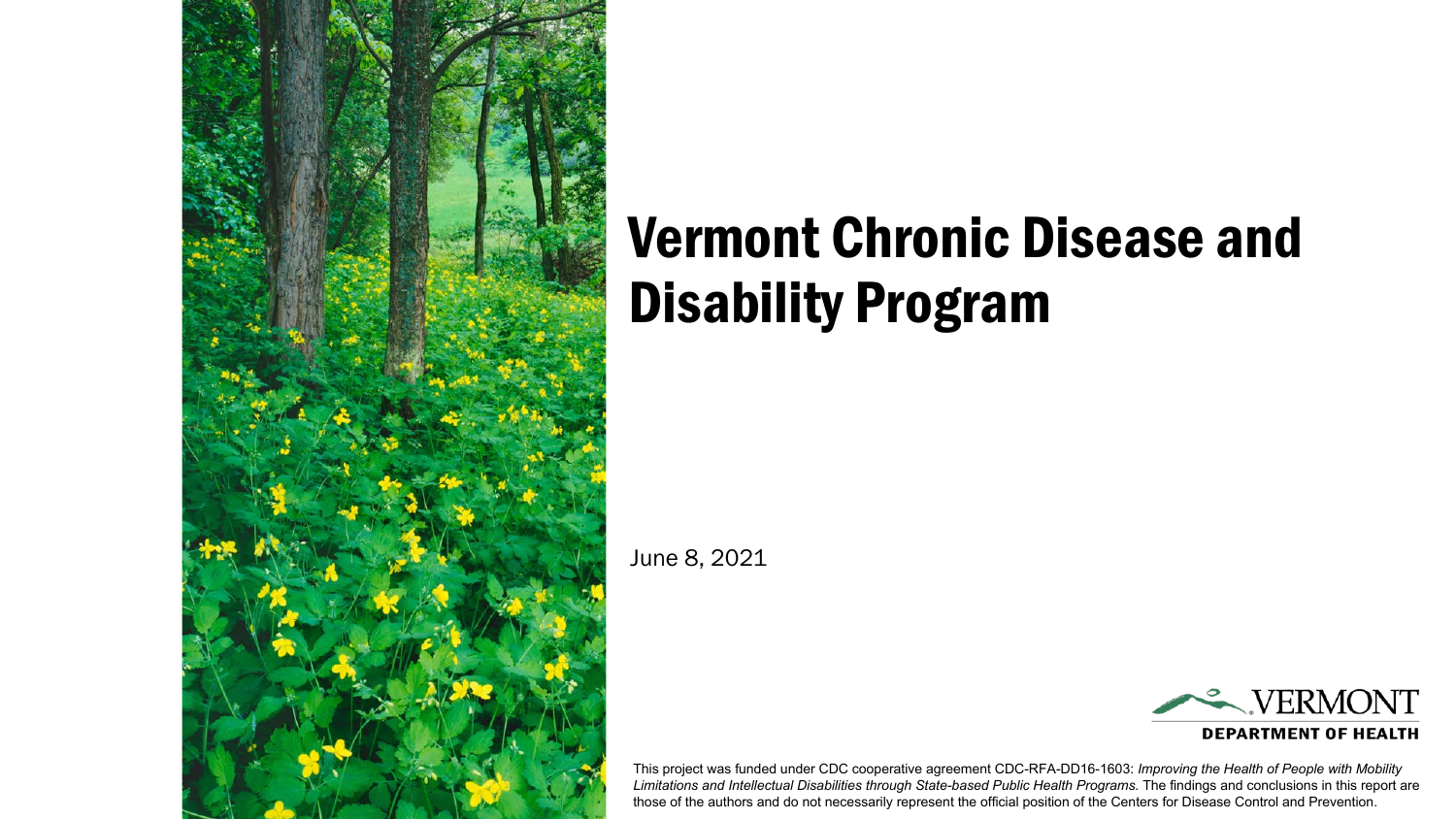#### Approach: Inclusive health programming



#### Vermont Department of Health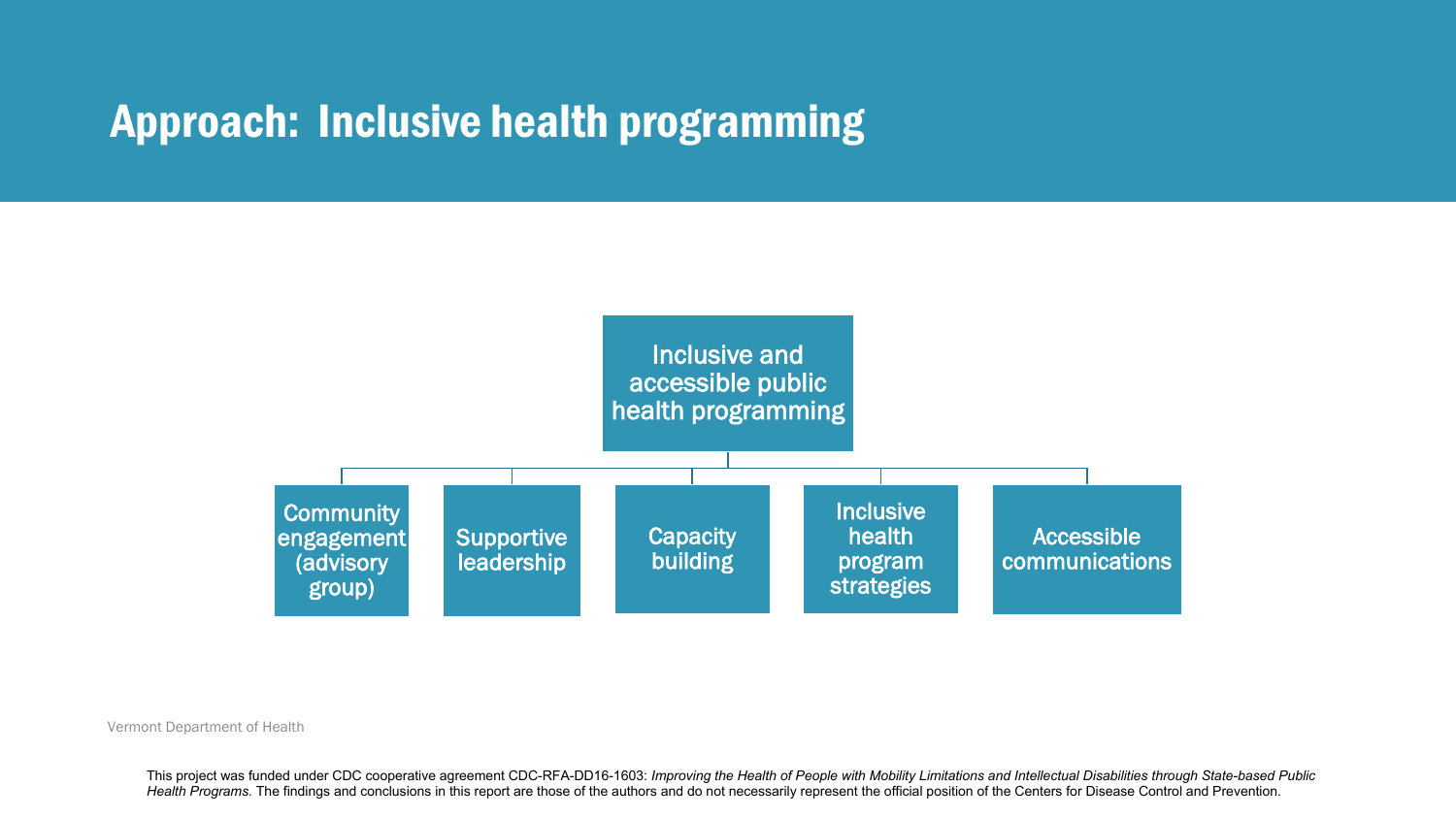# Outcomes: Increase in internal capacity to reach and serve Vermonters with disabilities

- Increased the percent of HPDP staff trained in best practices from 0% to 75%
- 10 out of 10 chronic disease prevention programs have implemented inclusive health programming strategies
- 89 technical assistance sessions have been provided to department staff over the past 3 years
- 33 Programmatic, policy, systems, and environmental change strategies have been implemented
- 32 chronic disease resources shared with advisory group member organizations and their constituents

2019-2023 Vermont State **Health** Improvement Plan identifies people with disabilities as a priority population of focus

Vermont Department of Health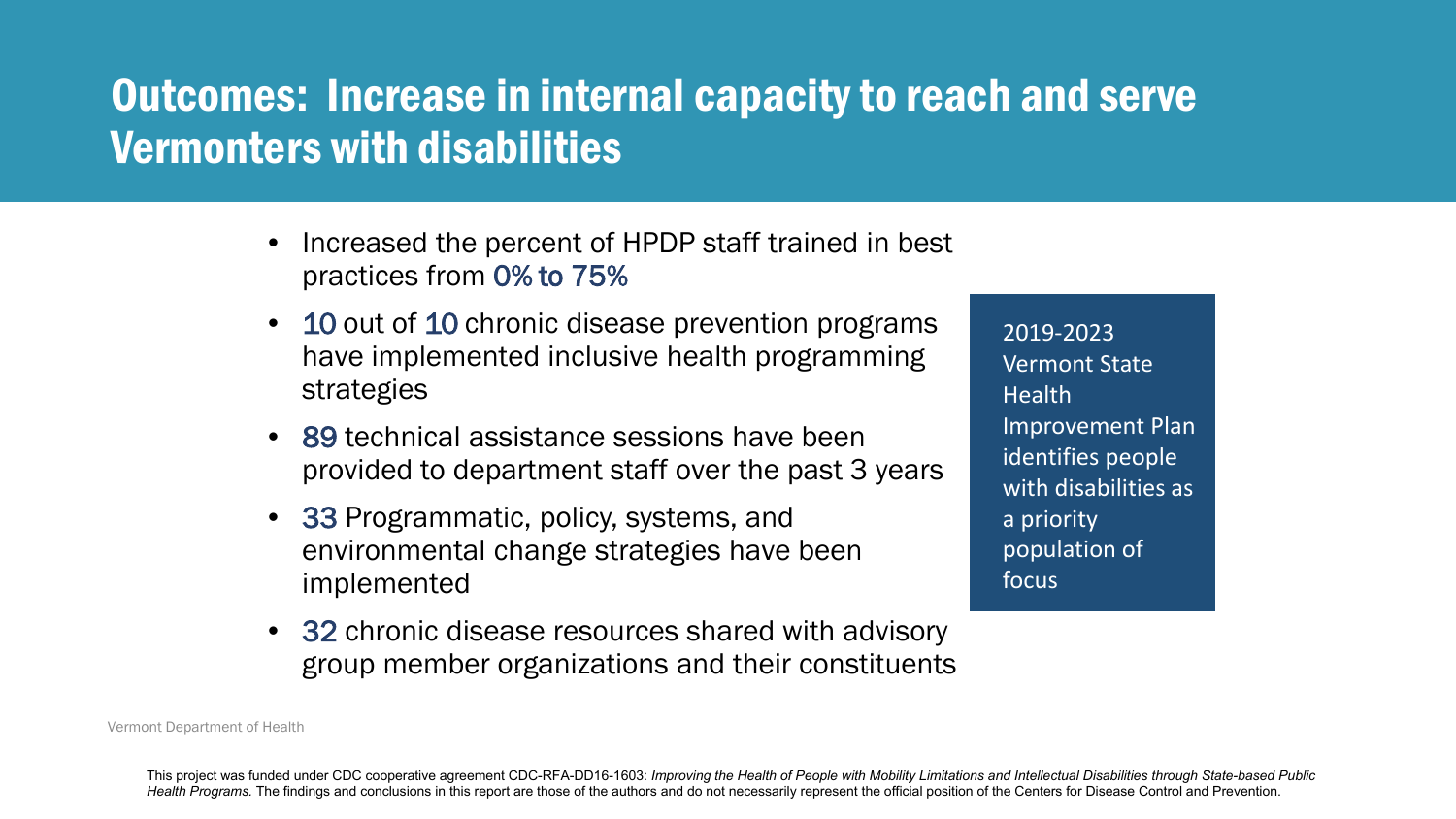# Outcomes: Public health programming that is more accessible to Vermonters of all abilities

| Program                                 | Reach  | Intervention                                                                                                                                                                   |
|-----------------------------------------|--------|--------------------------------------------------------------------------------------------------------------------------------------------------------------------------------|
| You First<br>(WISEWOMAN and<br>NBCCEDP) | 50,000 | Assessed all 16 mammography facilities in Vermont for physical<br>accessibility.                                                                                               |
| Worksite Wellness                       | 22,700 | Messaging and strategies added to the Worksite Wellness Toolkit to<br>ensure wellness programming is inclusive and accessible.                                                 |
| <b>Diabetes</b><br>Management           | 1,491  | Added two screening questions to the My Healthy VT registration form<br>regarding accommodations needed to participate in self-<br>management programs.                        |
| <b>Oral Health</b>                      | 60     | Provided training to Oral Health Coalition members about health<br>disparities experienced by people with disabilities and opportunities<br>to reduce barriers to dental care. |

Vermont Department of Health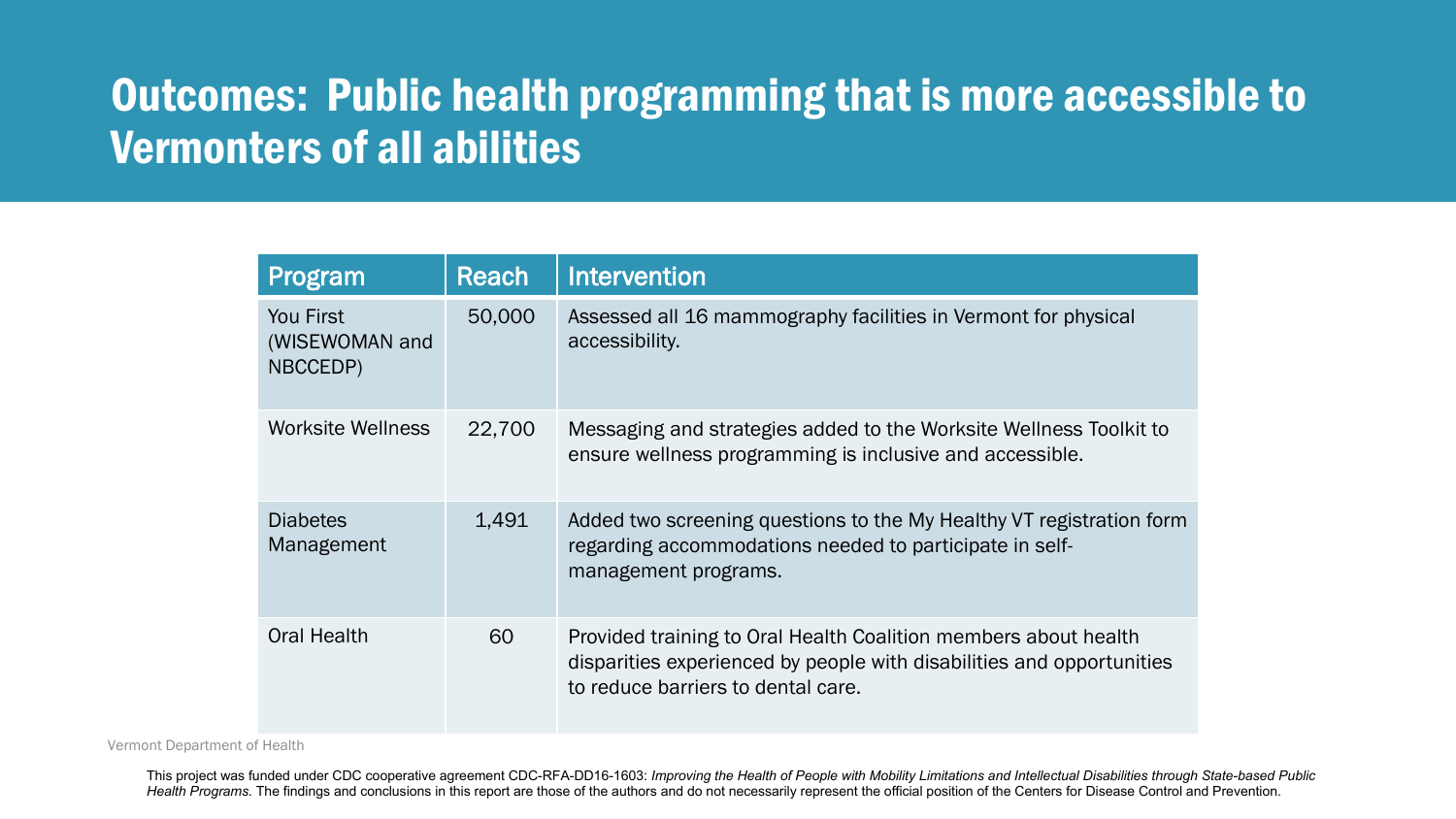## Adapting 1603 to the COVID emergency response



Vermont Department of Health

- Health Equity and Community Engagement Team
- Consultation with topic experts
- Inclusive data reporting
- Accessible vaccine clinic design
- COVID Relief Funding agreements with community partners